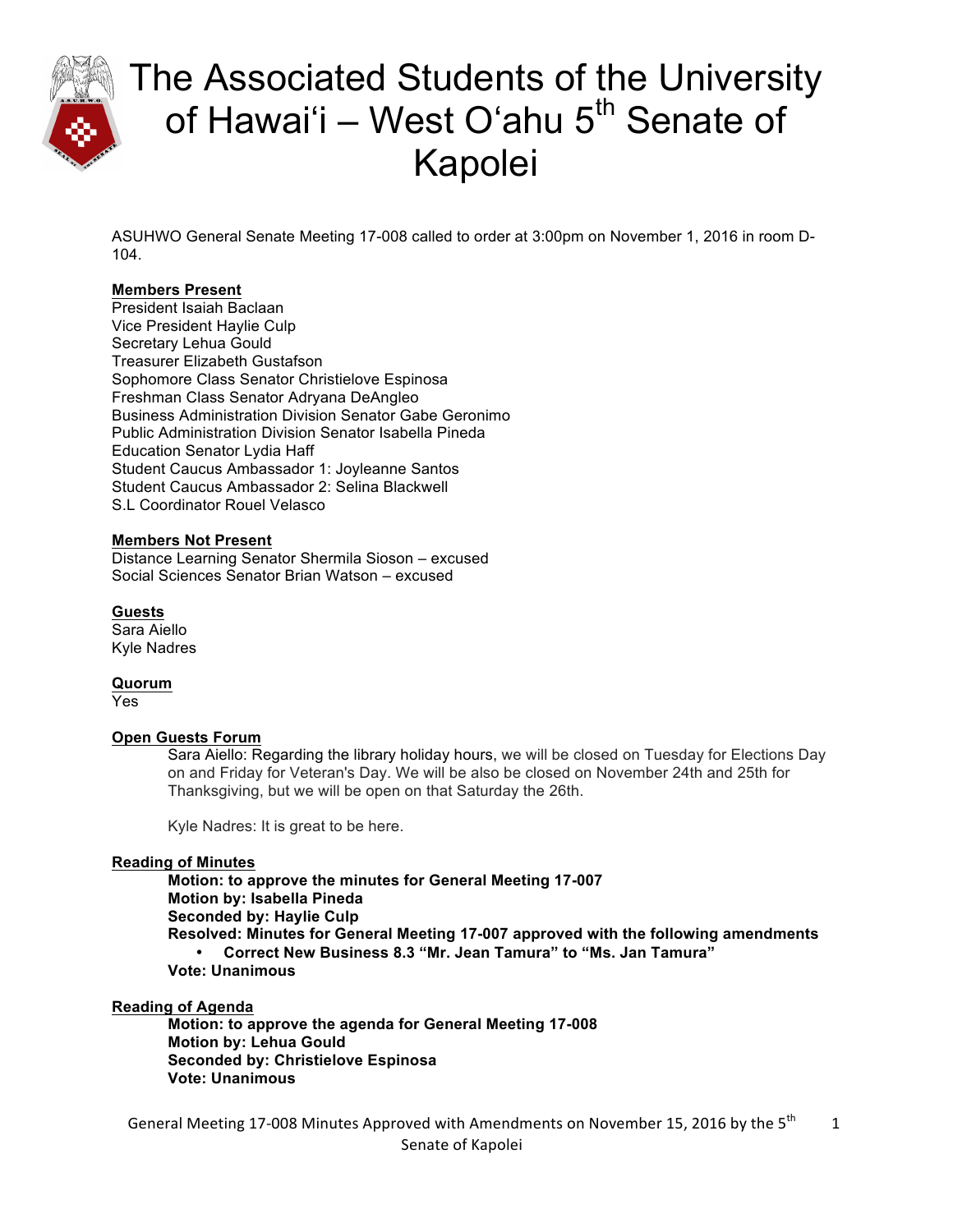

### **Internal Reports**

#### 1. President

I attended the UH Campus Climate Survey Student Rollout Committee and we met with several representatives from the campuses and we are working on finalizing what we will be doing and making sure that everyone is on the same page in order to ensure that the survey addressing Title IX concerns and issues among all the campuses goes out, as it is a priority of President Lassner. If the senate wants, I am more than open to sharing those meeting minutes for review.

I also attended the Student Affairs Committee meeting last Friday and we discussed the enrollment standards for our university and the Student Affairs Committee has made a recommendation to the Faculty Senate to accept the current standards. Therefore, it will move on to the Faculty Senate.

#### 2. Vice President

I've met with most of the senators, except Gabe and Selina, about what their initiatives for this semester will be. I will continue working with the senators in order to pin down how they will go about completing their initiatives.

Also, I am still working on scheduling our senate advocacy training; As not all of you have filled out our Doodle Poll, we will be identifying two potential dates for training later on in this meeting.

Lastly, we'll need everyone's Spring 2017 schedules as soon as possible in order to schedule our general senate meetings for next semester.

#### 3. Secretary

I am still playing with the different tabs on our website and trying to find the best way to make ASUHWO information readily available and easily accessible to students.

Also, I received a call in our office yesterday from Dana Jones of Lanakila Meals on Wheels. She asked if we would be willing to allow them to come on campus and speak to students about the services provided by their organization, in efforts of recruiting volunteers. I communicated this to Rouel and we were able to contact SAFB who is allowing them a booth at our Boo/Fall Fest.

### 4. Treasurer

I met with Kelly on Friday and our current amount in our account is \$29,906.84 and that accounted for our office supplies list, food, decorations for R U OK? Day, and Shermila's plane ticket, which ended up costing more than we had estimated. From September 15 to October 28, we used \$997.77. We have set our November meeting for Wednesday, November 30. So that will be the next time I meet with her to get the numbers for the next pay period.

I meet with Kevin on Monday to catch up with what's happening with our campus.

#### 5. Advisors

a. Student Life Coordinator

ASUHWO will be invited to present its set of awards at the Pueo Awards Ceremony. This ceremony is for the awarding of a collection of different awards to students working and assisting throughout the campus.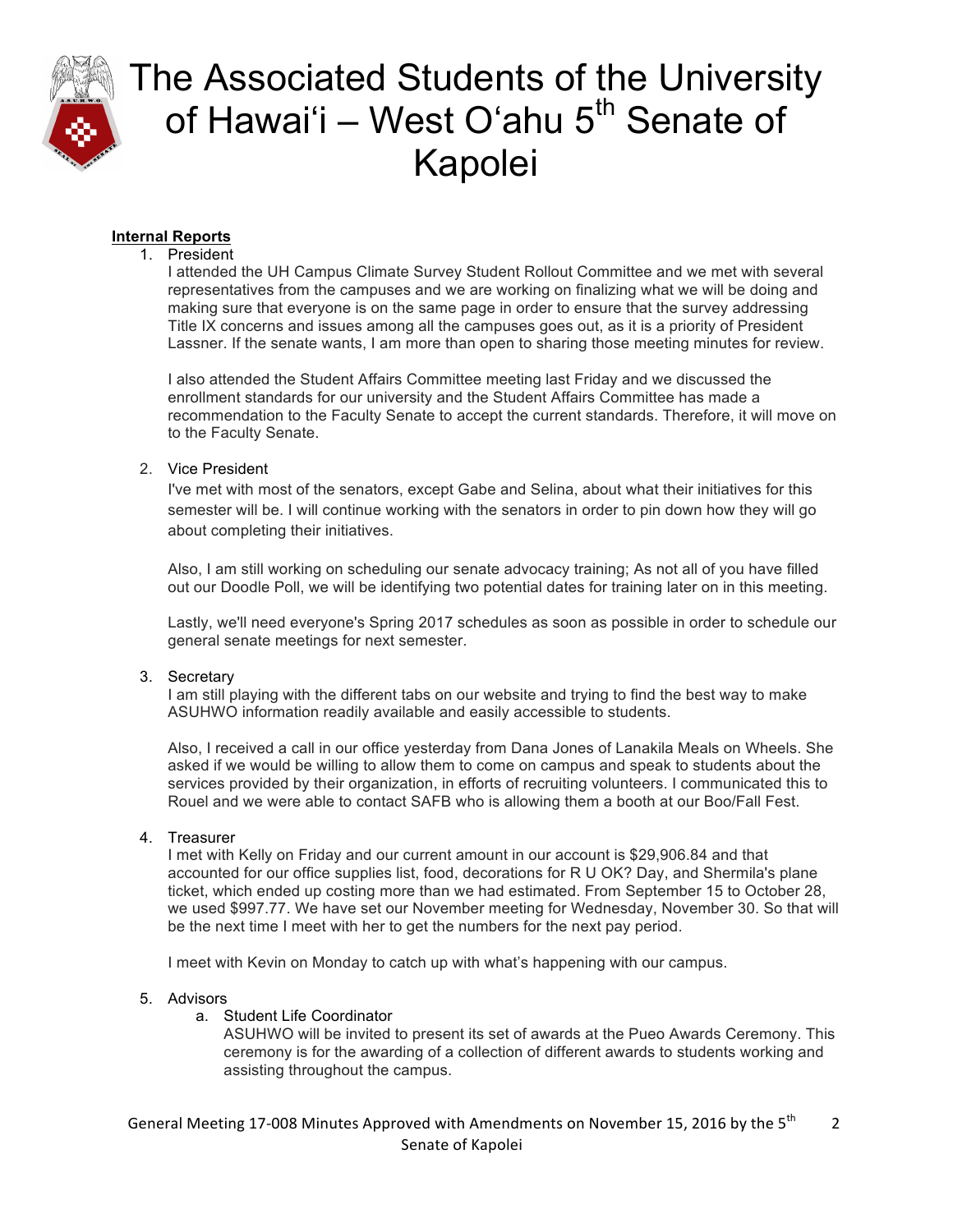

Secondly, the Campus Center Board has allotted monies for CSO students to attend this school year's Hoʻopili Hou from January 26th - 29th on Maui. CSO students will be allowed to apply to attend this event, as there are limited attendance slots. This will not be done on a first come first serve basis but rather the most suitable students will be selected to attend this event. The purpose of this training is to connect students throughout the UH system, including non-UH students from Chaminade and HPU. Attendees will then need to present what they've learned back to the campus in the form of a workshop. I will be sending out an email to all CSO's regarding this application.

#### 6. Standing Committee Reports

- a. Budget and Finance
- b. Activities

I've sent out the Fall Fest action plan and tabling schedule for you folks to look at and fill out regarding the times you'd be available to table. Once again, everyone will be required to serve an hour at this event.

c. Legislative

I've finished up the Senator and Caucus Ambassador responsibilities breakdown, which will allow senate members to more easily access a list of their duties and responsibilities. I will now be going through the By Laws once again, looking at things that can be removed, and the process for doing that. We are striving to create a By Laws that is more do-able for future senates.

#### 7. Ad Hoc Committee Reports

a. Island Liaison Ad Hoc Committee

While there are no new updates regarding progress, we are still in the process of brainstorming how we'd implement island liaisons. We could possibly revisit the role of the Distance Island Senator and then just having island liaisons to report back and update that senator. That senator could then either report back to the executive board or senate speaker, assuming we fill that position.

#### 8. Senators Report

a. Distance Learning Division Senator

I am going to miss the meeting again today due to work. See schedule below. Due to my attendance, I volunteer myself to not qualify for the stipend and just put it back to our budget for other use. I'm happy to be part of the Senate but disappointed of not being able to fulfill my duties and I don't mind at all.

Anyways, for the recent update, I met with Therese and we are still collaborating if the Laulima tab is going to work out or not. She said that if the purpose is to use Laulima as a communication tool, our website will do it, and just need to promote it. Any input from you guys to strengthen my initiative would be so valuable.

In addition, I'm also working on submitting a resolution in regards with visual resources for distance students. I found out that some students are having a hard time with their courses due to lack of visual resources such as PowerPoints or recorded videos.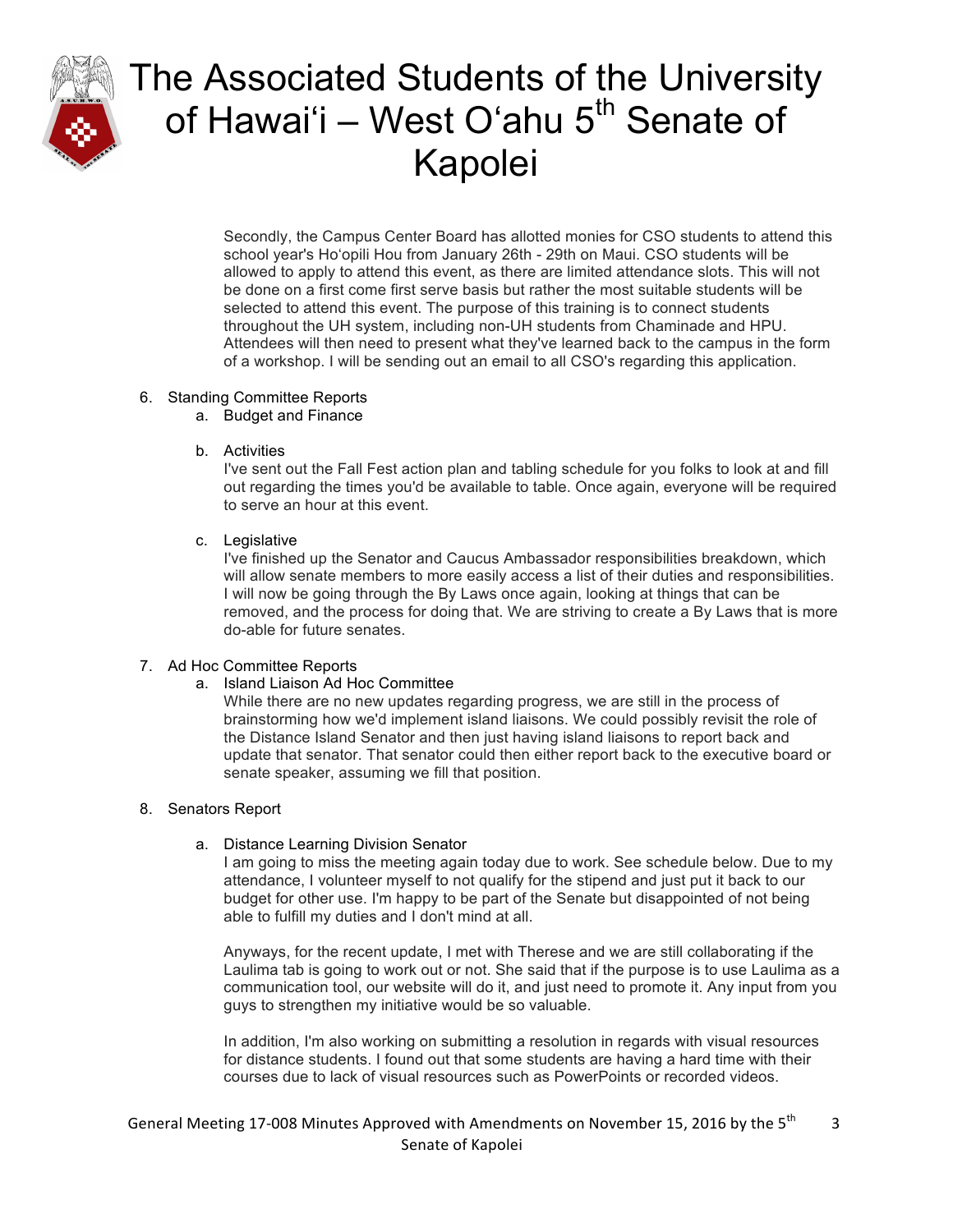

Also, I finally spoke with Selina and I'm just so happy that she's part of us. We are planning to have lunch together on Thursday to talk about our initiatives together, yay! I'm excited.

My office hours this week are Wednesday 8-10am, and Friday 8-10am as well.

Rouel: I serve on the Distance Education Committee so if you folks would like to draft something that could be forwarded to the Distance Education Committee, as they review any and all courses looking to be taught online, we could do that. But make sure to look into further investigating this idea and attaining the suggestions of ASUHWO students.

b. Sophomore Class Senator

I am still working on constructing the coins for the *Connect Four* game as they do not fit properly yet; but after finishing that, our game will be complete. As I am confident that we will have some extra time following our meeting, I'd appreciate it if everyone stay back to contribute two survey questions to the Google document that I've sent out to the senate. I am looking to create a binder that will house the responses we get to these questions during our time with our constituents.

c. Freshman Class Senator

My initiative is called "Hey Friend" and this initiative functions as a buddy program; if freshman are interested in going to UHWO events but don't have anyone to go with, this is a program that will link like-minded individuals together so that they have a partner to go with I completed my flyers today but I'm still not sure of all of the information I should include on this flyer so if you folks have any suggestions, I'd really appreciate your feedback. My next move is to begin contacting professors that teach freshman classes and asking them to inform their students of this new program.

Haylie: I send bi-weekly updates to the freshman so if you'd like to include your announcement within that update, that'd be perfectly fine.

Adryana: Yes, that'd be great. Other than posting flyers and beginning to spread the word about this new program, I am still looking into the most effective way to collect students' information so that I can pair them with a buddy. I am hoping to produce somewhat of a chat room that will allow the students to interact with one another.

d. Business Administration Division Senator

I've completed the survey I discussed with you folks during our last meeting. The survey is very concise and consists of four questions including the student's grade, major, if they'd be interested in seminars with leaders in their career field, their preferred location for these seminars, and the industries they are interested in. I am hoping that this survey will give me a better idea of how to serve my constituents.

Also, I am interested in introducing a website called biginterview.com to my constituents. This website acts as an interview simulator and questions interviewees based on the industry they are interviewing for; the website operates through 30+ different industries. I think investing in this program would be very beneficial for our university but I will be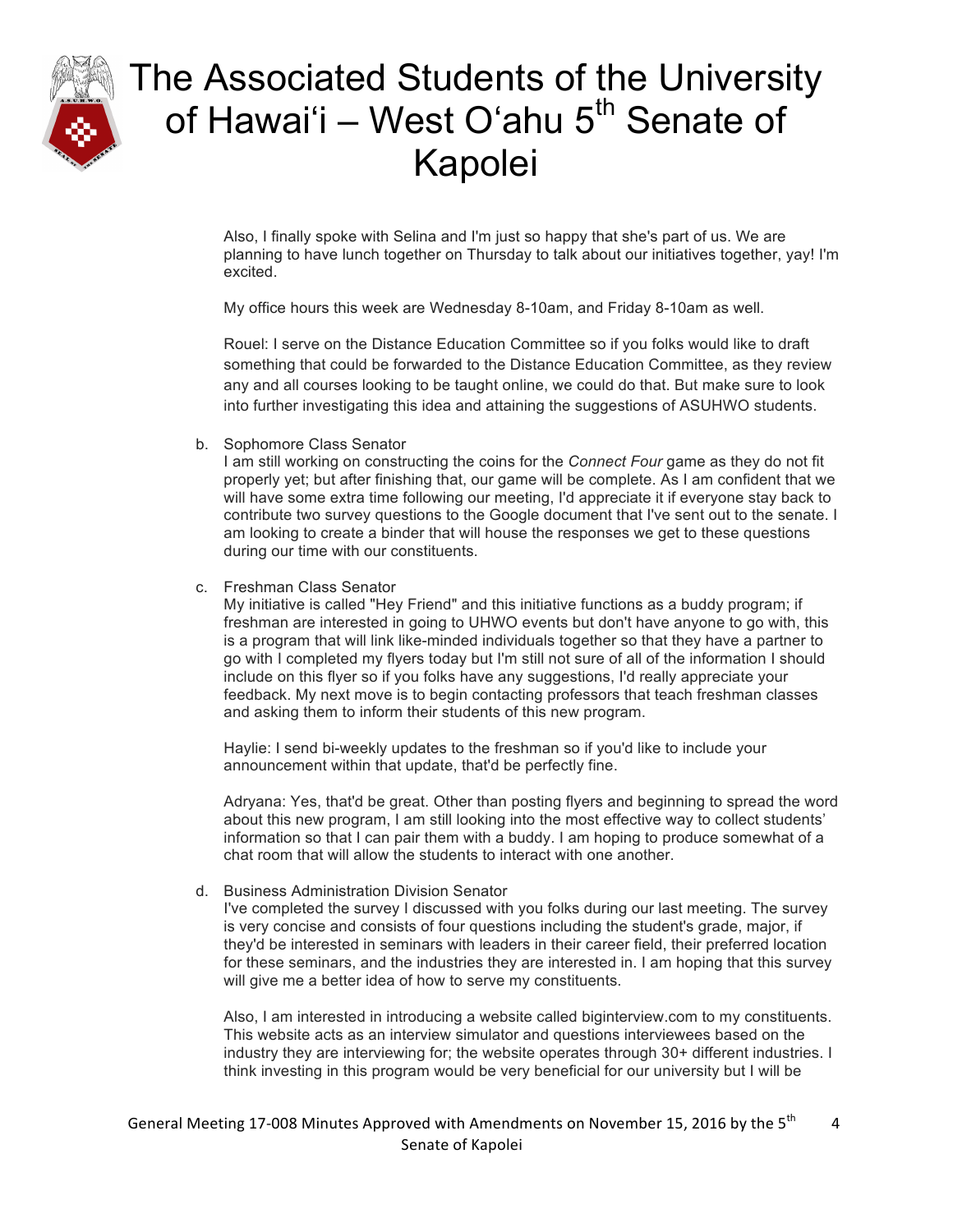

contacting Loea of Career Services to discuss if UHWO already has something similar in place or if it would be possible to introduce this program to students.

e. Public Administration Division Senator

I've been in contact with Loea about the upcoming internship fair and what kinds of opportunities will be available for PUBA majors. I've also been in contact with all of the professors who teach the capstone courses for PUBA and I've gotten a completely updated list of internship opportunities so I will either be adding to that list or getting more people to come and represent those opportunities at the internship fair. Lastly, I've met with Haylie to further discuss my initiative ideas.

f. Social Sciences Division Senator

As Social Sciences Senator I have chosen to advocate for the installation of trashcans with ash trays or a smokers receptacle in certain areas around campus in order to provide tobacco and similar product users with the ability to properly dispose of the waste. I understand as Haylie has told me that there used to be a committee that addressed the issue relating to tobacco use on campus but it is now inactive. I would appreciate any information regarding that committee and any critique on his initiative idea would be appreciated.

g. Education Division Senator

I met with Haylie and she helped to narrow down my initiative by breaking my initiative into visible and non-visible goals. My non-visible goals are to create better student and faculty relationships, better communication between professors and students, and I want to encourage students to take ownership over their role as a aspiring professional educator. My visible goals are to help students to be active in the education community and to understand the importance of that as an educator. I am also hoping to find a way to give STAR access to faculty advisors in the education division so that they may advise students in the same way as academic advisors. With all the changes going on within education and with students being uninformed of those changes, many students are confused of what they need to be doing. Therefore, I ultimately hope to strengthen student-faculty-advisor relationships so that students have more support to remain on track with their graduation pathways.

#### 9. Caucus Ambassador

We had our meeting this past Saturday; Selina and I tried to work it out to have her tune in via oovoo since she was not able to be there in person. But we were having audio problems because I was using my tablet and people were not speaking loud enough so what I was able to do was transcribe notes via the messaging app to keep Selina in the loop as the meeting went on.

Our meeting schedule for the 2016-2017 year was approved so UHWO will be hosting Caucus on February 4th. I will email FSC and see if we can reserve the room this early and make sure that all of the amenities are set up for this meeting.

At the meeting, we worked on our Constitution and By Laws as far as revising and UHWO Caucus Ambassadors portion will be to revise the purpose and format portion of the By Laws and so we will send out to you the completed draft of the Constitution and By Laws when it is completed, hopefully by the end of this week so that you all can take a look at it before we vote on it at our next meeting on November 19th.

General Meeting 17-008 Minutes Approved with Amendments on November 15, 2016 by the 5<sup>th</sup> Senate of Kapolei 5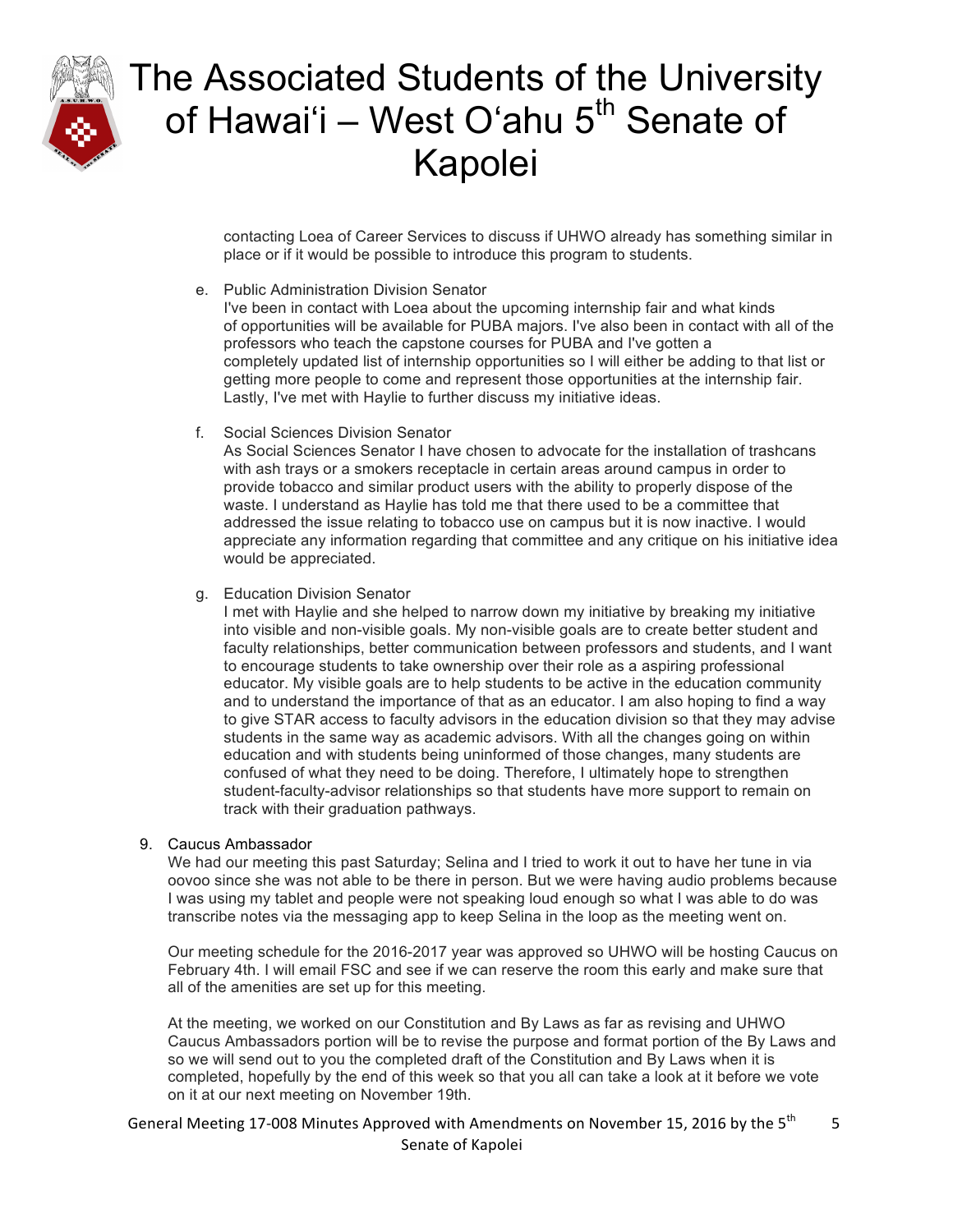

We also had a candid lunch with regents Michelle Tagorta and Student Regent Brandon Higa, where we discussed highlights and concerns of our campus from UHWO. I highlighted that we've been doing really well with student engagement as far as elections and making sure we engage with the student population. I also mentioned that we are making an effort to be involved with campus committees and of the breaking of our Allied Health and Admin building. A concern I shared from our campus is really trying to get distance learning communication solidified and clarified as for the limitations and capabilities. When I shared this concern, student regent Higa shared that the BOR is actually covering distance learning education as far as their agenda goes and getting more people involved, especially non-traditional students. We also talked about a lot of system-wide issues; smoking is still a big issue as far as the Bark-No-Bite rules and regulations as well as engaging students and the appropriation of fees.

The budget for Caucus is about \$56,000 so we are allocating \$500 for each campus to host a meeting. Caucus is able to do a purchase order on their part for food, but there is also the option of using our senate money for food and then being reimbursed. Additionally, in regards to the budget, I made sure to address Selina's viewpoints regarding making sure we have enough money to fund relationship building between campuses.

#### 10. Campus Committee Report

#### a. Communications Committee

The next Communications Committee Meeting will be this Thursday, November 3rd at 11:00am. I've told Leila that I will be there in attendance for this first meeting and we will later delegate a senate member to this committee.

#### b. Transportation Committee

The Transportation Committee will not meet again until December 2nd but I will continue following up with Ryan about the progress of the bus station and the signage that they will be putting out regarding shuttle hours.

#### c. Technology Committee

The next Technology Committee Meeting will be on December 2nd as well.

#### d. Health Committee

No new updates and no scheduled meetings at this moment.

#### e. Strategic Planning Committee

We had our meeting last week Wednesday and we went ahead and went through two areas for the strategic plan and really broke down and confirmed who's responsible for which part of the implementation of the strategic plan. Jan and I were responsible for the student success and partnerships and collaborations portions and we agreed that I would confirm with Kevin Ishida how far along they are in this implementation process and bring that information back to the committee; Jan will be meeting with the VCAA. For the student success portion, I am working on scheduling a meeting on Thursday with Judy to talk to her about what is being done in regards to the Student Affairs responsibilities for the implementation of the strategic plan. Our next meeting will be some time during the week of the 14th to the 18th.

f. Chancellor's Search Committee

General Meeting 17-008 Minutes Approved with Amendments on November 15, 2016 by the 5<sup>th</sup> Senate of Kapolei 6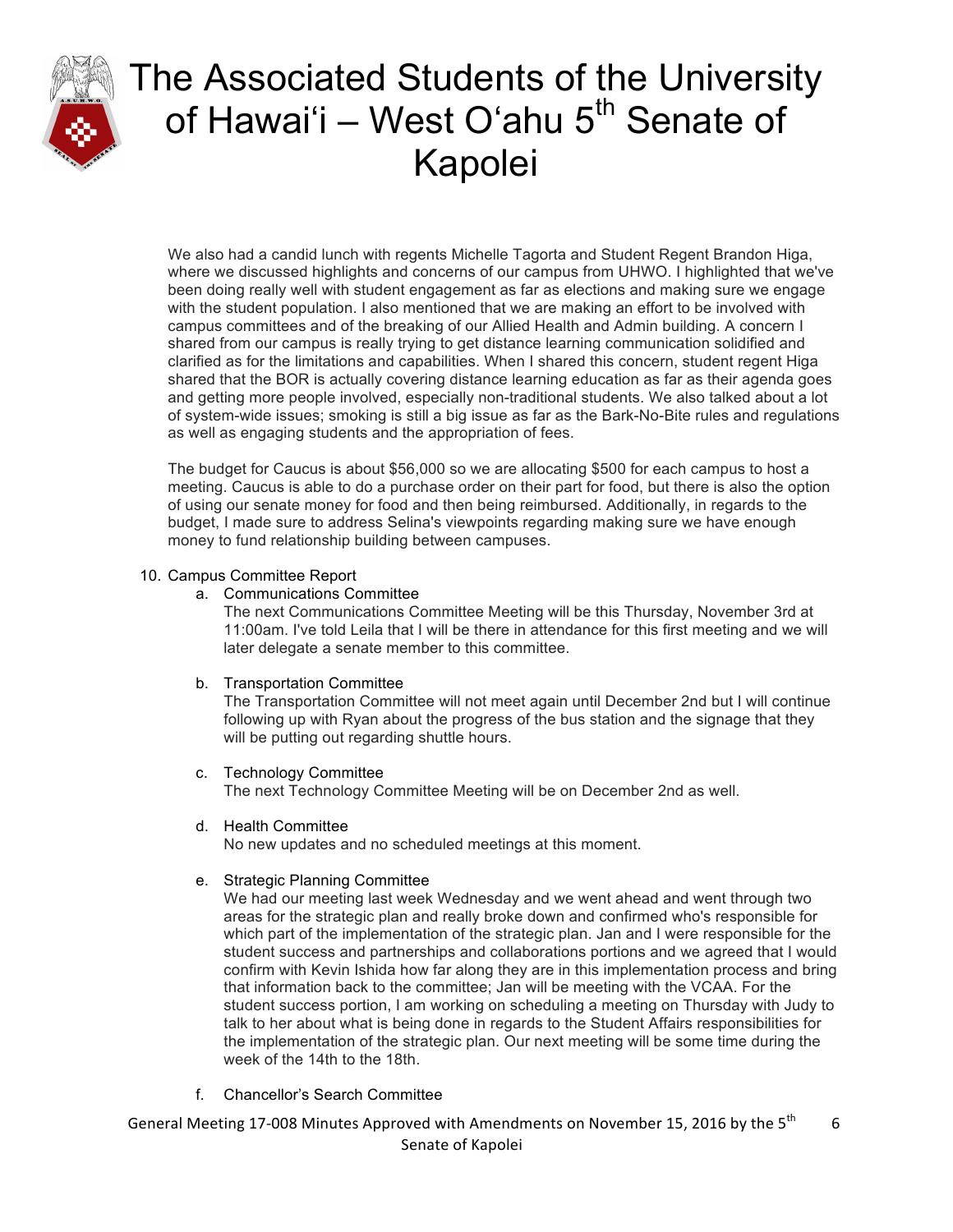

No new updates as we are still waiting for President Lassner to decide who he will recommend to become UHWO's new chancellor.

### **Unfinished Business**

1. CPR Training

We will be postponing the CPR renewal and training due to other obligations we have this semester. We will be looking to partner with Piko during their health week and hold this training in the spring semester.

2. Fall Fest

If you are able to come before 10:00am to help set up for the entire day (tents, tables, chairs) SAFB would really appreciate the extra help.

#### 3. Appointment for Junior Senator

**Motion: to approve Kyle Nadres as ASUHWO Junior Class Senator Motioned By: Gabe Geronimo Seconded By: Isabella Pineda Vote: Unanimous**

**Yeas(s):** [5] Vice President Culp, Treasurer Gustafson, Secretary Gould, Senator Espinosa, DeAngelo, Geronimo, Watson, Pineda, Haff, and Sioson. **Nay(s):** [0] **Abstain(s):** [0]

- 4. Senate Trainings Our Senate Training is scheduled for Monday, November 21st from 5:00pm - 7:00pm. We will be ordering food for this training.
- 5. Student Survey Rollout Committee The survey is planned to go out to students from January to February; I will need all of the senates help. I will update as appropriate.

#### **New Business**

1. Town Hall

Although we are supposed to do a Town Hall quarterly, since everyone's schedules are hectic during the end of the semester, Haylie and I have discussed having a meet-and-greet during one of the upcoming weeks where each senate member will be required to meet with constituents for one hour, at the table, and this will count as your Town Hall; This is a mandatory event.

2. Pueo Student Awards

ASUHWO has given out three awards in the past at the Pueo Student Awards and we will be doing the same this semester. If you'd like to nominate someone for any of these awards, please email Isaiah their names and the award you are nominating them for. I will then compile the nominations, send them to the entire senate for review, and we will vote on who will receive the award. We will now begin keeping track of students who have previously received these awards. The award ceremony will be held on December 1st, therefore, we are hoping to vote on who should receive the awards during our next meeting on November 15th. All nominations will be due to Isaiah by 12:00pm on November 14th.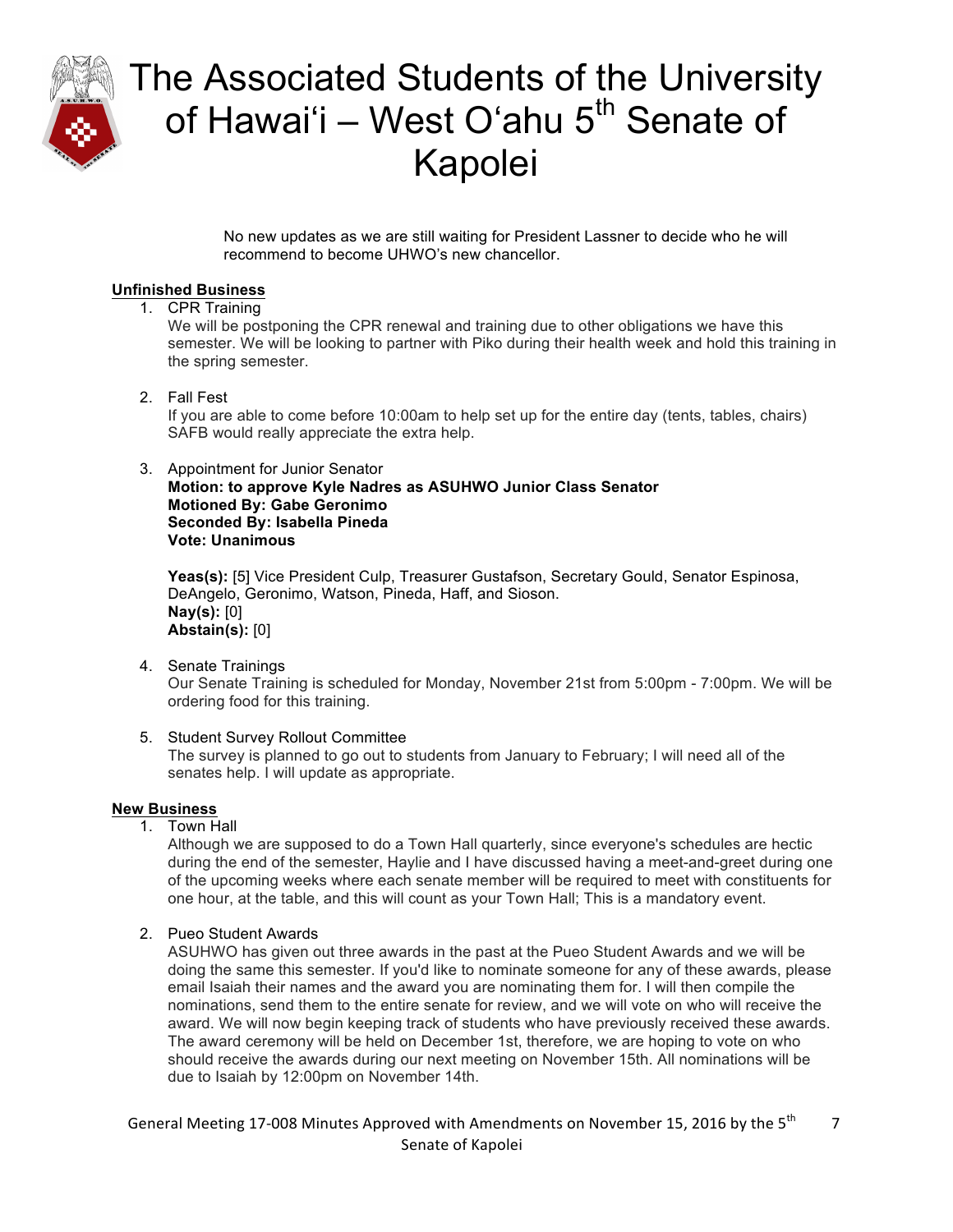

- 3. Ground Breaking Ceremony Allied Health and Admin Building There will be a groundbreaking ceremony for this new building on Monday, November 28th beginning at 10:00am with the blessing and groundbreaking at 10:30am; Judy Oliveria has asked me to speak. This is not a mandatory senate event, but I would appreciate it if you folks could attend if you have time.
- 4. Peer Review Sheets/ Stipend Forms

Peer Review Forms are for each member of the senate to anonymously review each of their fellow senate members. We will be evaluating each person based on whether they've fulfilled the duties of their position listed in our By Laws. This form is 25 percent of what makes up your stipend eligibility. We will be using Google Forms and this form will be ready for the senate by our November 15th meeting.

#### **Announcements and Open Forum**

Joy: I will contact the Director of Government Relations, Stephanie Kim, to ask if she'd be willing to run a legislative training session for our senate on either November 22nd or November 29th from 3:00pm-5:00pm.

Rouel: Just today, the new system budget and capital improvement plan was sent out to everyone, meaning our UH system leaders have determined what we will be asking the legislature for. On a link under the budget, the request for our UHWO campus is listed. You folks may want to review this document in order to determine whether or not you feel that what is being asked falls in line with student needs.

Joy: In addition to Rouel's report, Caucus has decided to hold our meetings the week before the BOR committee meetings so that caucus members may attend those committee meetings. We will be sending people to the BOR Budget and Finance Committee meeting this Thursday, therefore, if there is anything you folks would like reported, I can take that information back to Caucus.

**Meeting Adjournment at 4:17pm Motioned by: Haylie Culp Seconded by: Elizabeth Gustafson**